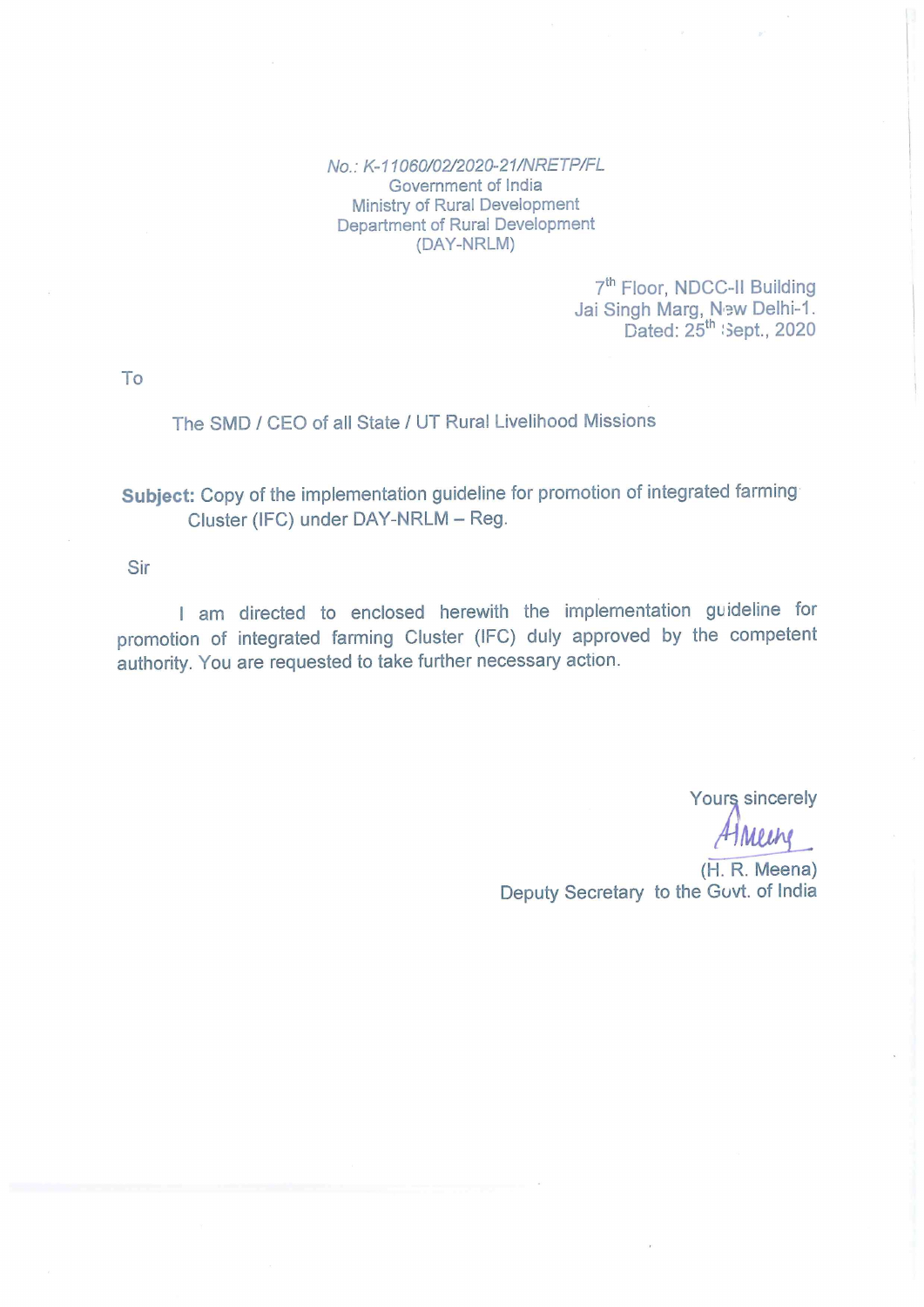# GUIDELINE FOR PROMOTION OF INTEGRATED FARMING CLUSTERS (IFC) UNDER DAY-NRLM

An implementation guideline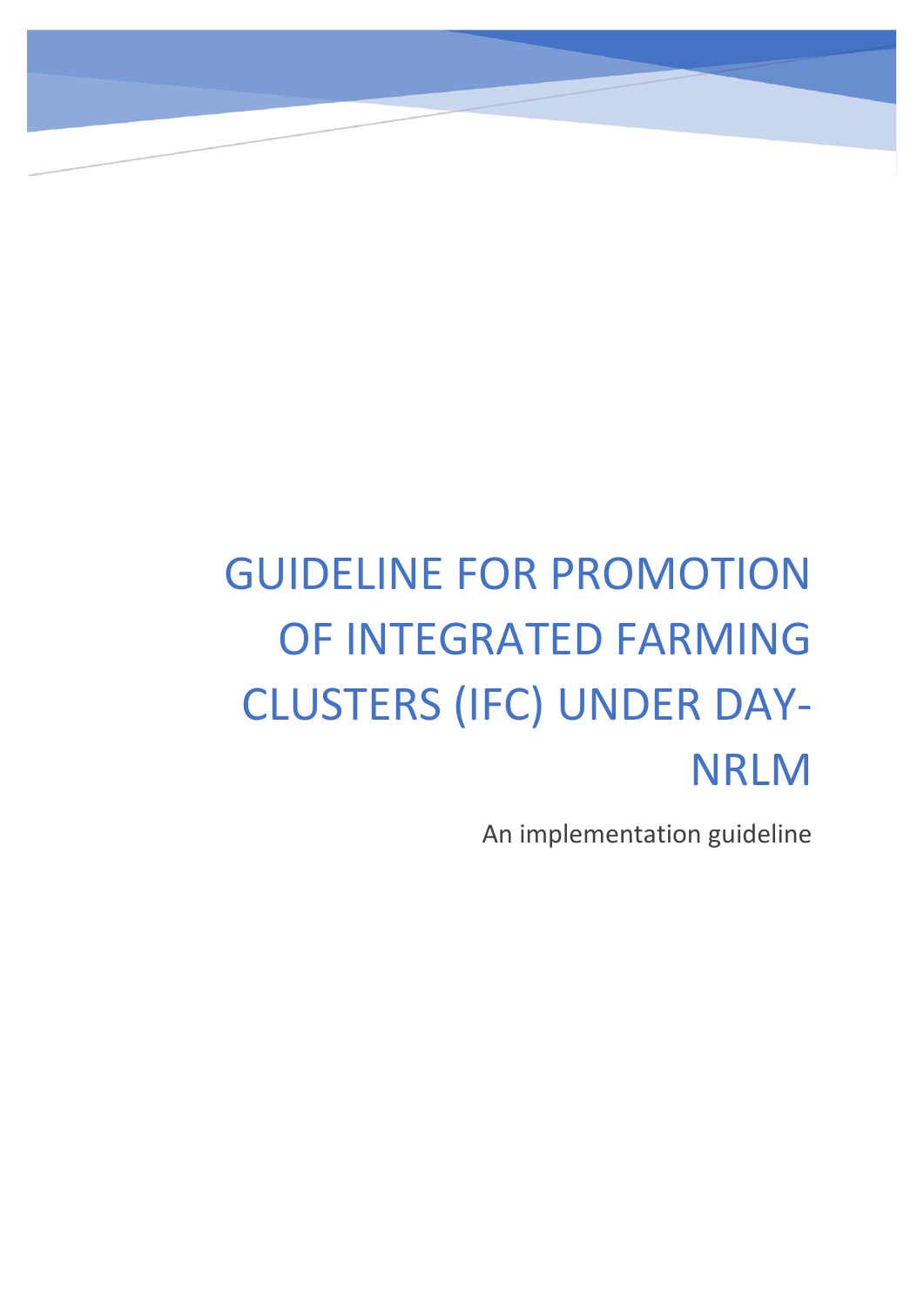# Contents

| 7.6. Application of comprehensive Village Livelihood Appraisal Planning and |
|-----------------------------------------------------------------------------|
|                                                                             |
|                                                                             |
|                                                                             |
|                                                                             |
|                                                                             |
|                                                                             |
|                                                                             |
|                                                                             |
|                                                                             |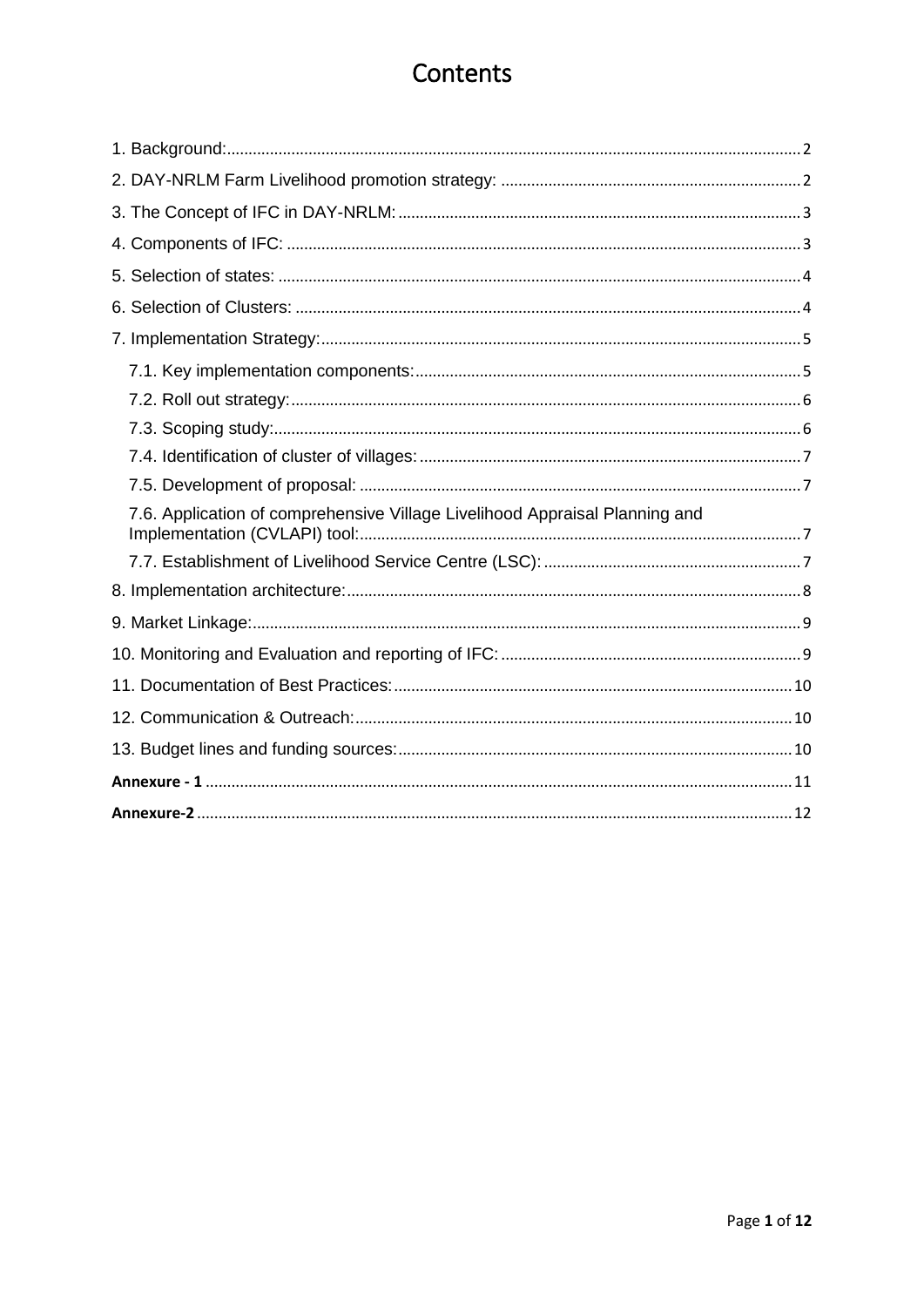# Draft Guideline for Implementation of Integrated Farming Cluster (IFC) under DAY-NRLM

## 1. Background:

*Deendayal Antyodaya Yojana – National Rural Livelihoods Mission* (DAY-NRLM), is a flagship programme of the Ministry of Rural Development, Government of India. It has been focusing towards improvement of social status and economic capabilities of rural women from small, marginal, landless and other vulnerable households through formation of their collectives, intensifying and expanding their existing livelihoods, bringing in new farm, non-farm and other economic opportunities by access and linkages through their collectives. Pursuing diversified and multiple livelihoods each at manageable scale has been the risk mitigation strategy for such economically challenged and vulnerable rural households.

Under DAY-NRLM, livelihoods promotion includes diversified livelihood interventions in both farm (onfarm and off-farm) as well as non-farm livelihood activities. The entire focus has been to ensure each household having multiple livelihoods to ensure income stream round the year and risk mitigation. In farm livelihoods, important intervention areas are; promotion of sustainable and climate resilient agriculture through various Agro Ecological Practices (AEP), improved livestock management practices, sustainable Non Timber Forest Produce (NTFP) collection practices along with value chain intervention with selected farm and NTFP commodities through bringing in improved technology, value addition, aggregation and market linkages for better price realization through promotion of need based informal Producers Group (PG) and formal Producers Enterprises (PE). Identification, grooming and placement of livelihood community cadres (LH CRPs) to provide 24X7 doorstep livelihood services, continuous on-field handholding supports to SHG women and promotion of entrepreneurship are the overarching strategy in promotion of farm livelihood interventions.

An independent evaluation of MKSP projects was conducted by `Nielsen (India) Private Limited' in December 2019, also found that household supported with diversified livelihood activities has increased household income.

Therefore, DAY NRLM will continue to focus on diversification of complementary livelihoods and will endeavor to bring more livelihoods options in the livelihood baskets of the households of rural poor. This may be considered as one of the response too to increase the income levels of the poor during this difficult time of Covid-19 and enable the poor to mitigate the risks of their livelihoods.

## 2. DAY-NRLM Farm Livelihood promotion strategy:

Farm livelihood interventions would now further intensify its diversified livelihood interventions strategy to enhance income at household level through integration and bring in synergy between the livelihood activities by promotion of Integrated Farming Cluster (IFC) approach. This includes interventions in forward linkages with strengthened backward integration in the identified cluster of intervention villages. The strategy for IFC approach will be focused more on landless, leased in land farmers, rainfed farmers and to introduce more comprehensive approach to provide an end to end solution to livelihoods of the poorest for income enhancement. The approach will endeavor to ensure each target household having a basket of income sources to provide regular income stream throughout the year. The approach comprises of production and processing / value addition within the cluster through asset creation, skilling the producers to enhance production and productivity and very importantly ensuring access to credit at affordable rates, access to market and access to improved technologies are few of the critical challenges that will be addressed in this approach.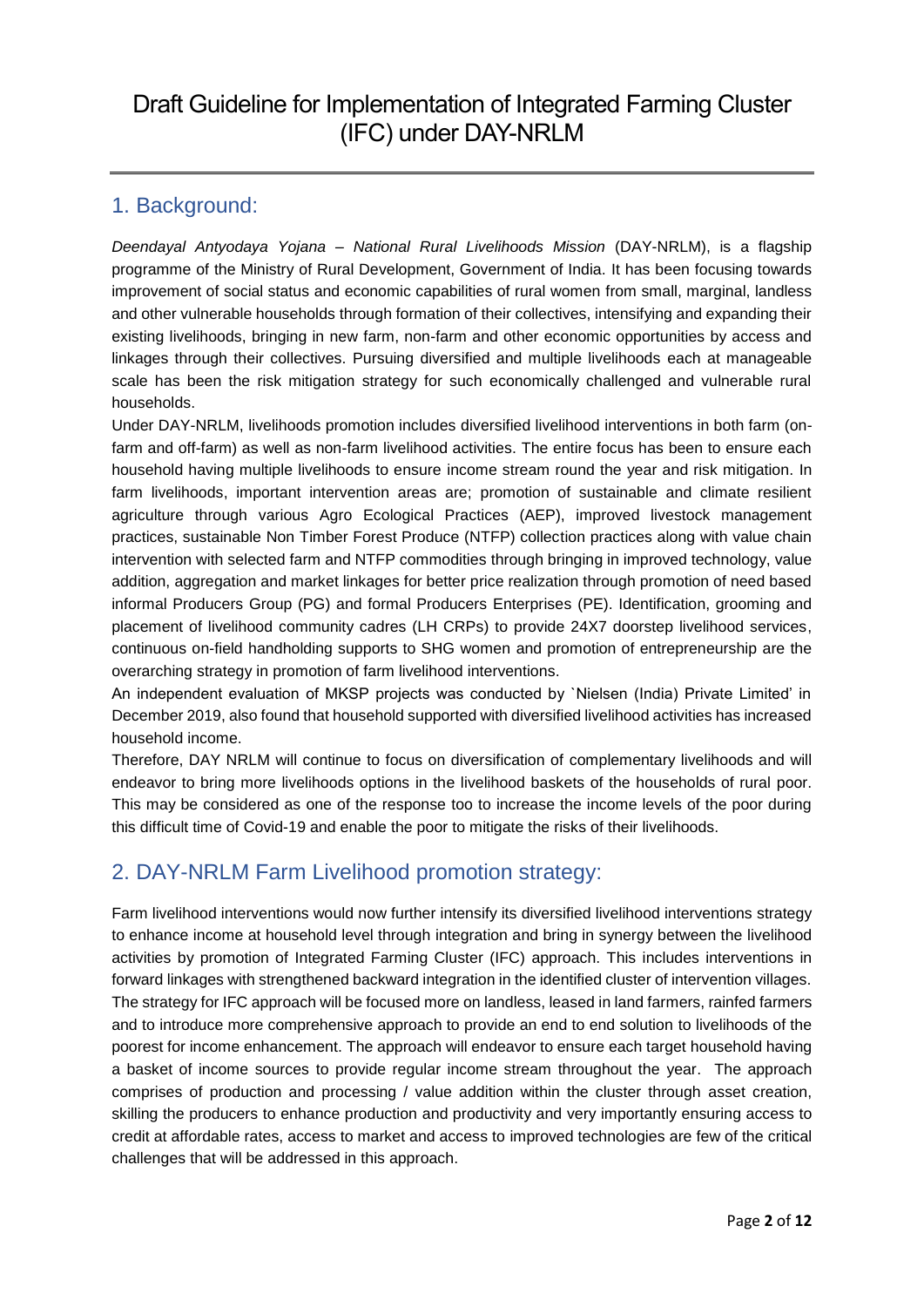After consultation on this concept with the SRLMs, it is felt that for rolling out of promotion of IFC to ensure higher and year-round regular income flow at household level, it requires proper direction and guidance. In this context, this advisory has been drafted for circulation among the SRLMs and other implementing agencies / partners which will act as guiding document in promotion of IFC by the states.

# 3. The Concept of IFC in DAY-NRLM:

With the objective to improve, intensify, expand & integrate the existing diversified livelihood activities, an integrated farming cluster (IFC) comprising of 2 to 3 (this may change depending on the state) adjoining intervention villages covering about 250-300 households where every SHG household will be supported with improvement in 3 to 4 livelihoods (farm and non-farm) with strong backward and forward linkages. The implementing agency will be encouraged to promote minimum 4-5 such IFC per block in close proximity for better aggregation.

On production (back) end, it is an interdependent, interrelated often interlocking production systems based on defined location specific farming system interventions such as crop, dairy, small and nonruminants (goat, pig, sheep), poultry, duckery, fishery, bee keeping, mushroom etc and related subsidiary enterprises with waste recycling through preparation of on-farm composts, vermi-composts, enriched manures etc in such a way that maximize the utilization of energy of each system and minimize the negative effects of these activities on environment to reduce cost, mitigate risk, improve production & productivity whereas the investment in capacity building on community, ensuring quality livelihood services and promotion of entrepreneurship will be strengthened.

On front end (value addition and market linkage) it will collectivize and aggregate individual produces at village and / or cluster level through small Producers' Collectives (Producers Groups) to aggregate the individual produces thereby reduce the transaction cost of primary value addition and market linkages. In a larger geography these small producers' collectives may be federated into Producers Enterprises for larger aggregate, secondary value addition / processing, packaging, labeling and market linkage / marketing directly and / or through partnership.

# 4. Components of IFC:

The following are the various broad components of IFC:

- 1. Asset creation
- 2. Credit access
- 3. Extension services leading to improved productivity and production through Community Resource Persons (CRPs), AICRP-IFS/AI-NPOF scheme, KVKs, SAUs of ICAR.
- 4. Market systems -PG/PE, value addition
- 5. Technology Livelihoods Service Centre (LSC)
- 6. Convergence for asset, technology, training, marketing

Key components on production side which might be included under IFC are as follows (suggestive):

- a. Crops: It includes mixed crop, intercrop, multi-tier crops of
	- o Field crops (cereals, pulses, oilseeds, vegetables, forage, floriculture etc.),
	- o Plantation crops (coconut, arecanut, orange, lemon, fruits etc)
	- o Trees (timber, fuel, fodder, fruit trees etc.)

Interventions such as crop diversification, introduction of improved and specialty varieties, quality planting materials, good agricultural practices and round the year fodder production shall be given emphasis.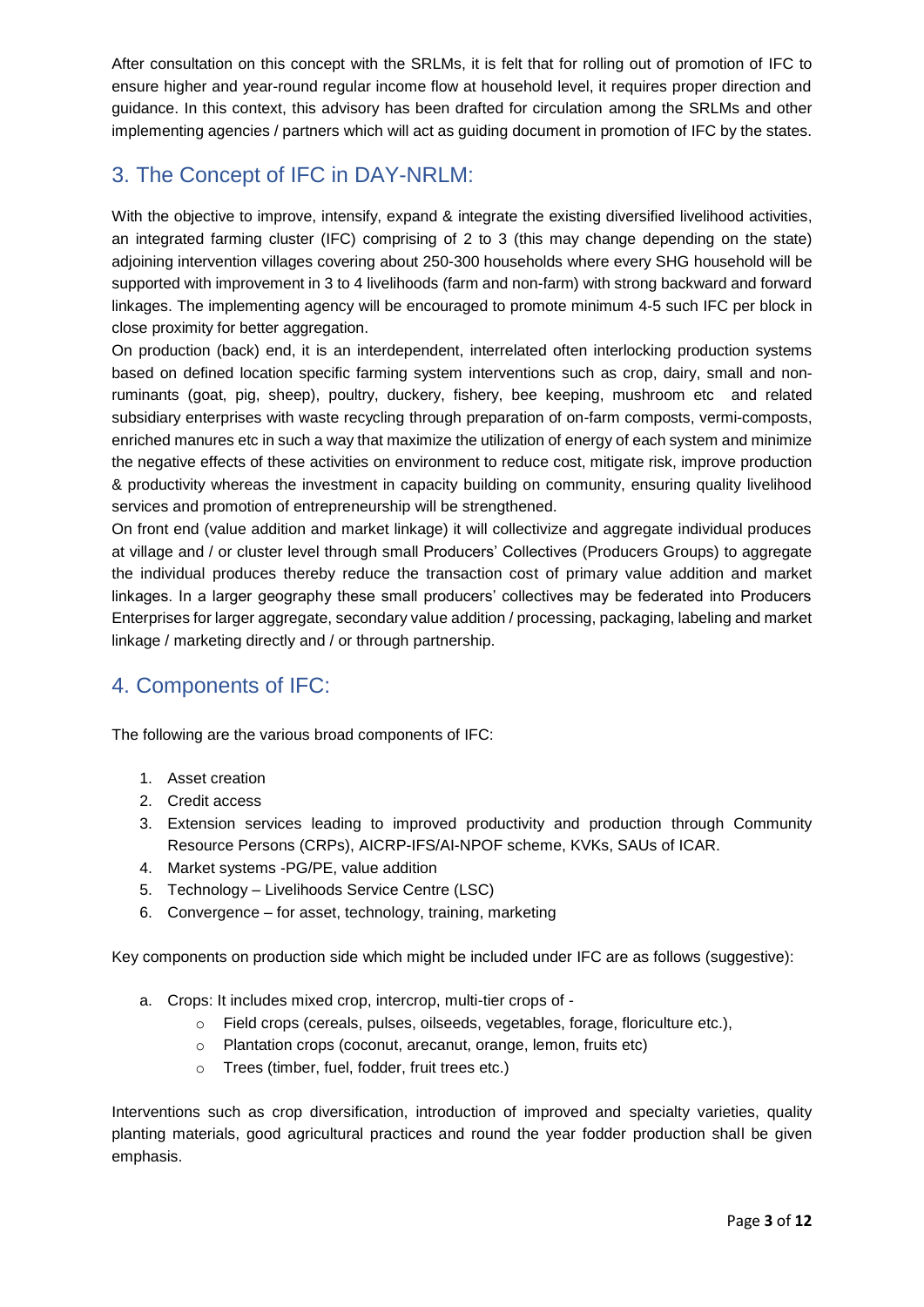b. Livestock: It includes large ruminants (milch cows, buffalos etc), small ruminants (Goat, Sheep etc.), non-ruminants (Pig), poultry birds including duck rearing.

Interventions such as breed improvement through AI, housing and management including area specific mineral mixture needs to be given more thrust.

- c. Fish: Various fishery based livelihood activities. Interventions such as stocking, pond management, integration of fish ponds with poultry/duckery and growing of fruits and vegetables on the embankments needs to be given more thrust to get sustainable livelihood.
- d. Apiculture: Collection of honey and rearing of honey bees.
- e. Mushroom: Production using agricultural wastes
- f. Bio-gas and boundary plantations
- g. Recycling activities such as compost, vermicompost, enriched compost using available agricultural wastes in the cluster shall be integral part of the IFC.
- h. NTFPs: Sericulture, lac, medicinal plants, tamarind, leaf plates etc.
- i. Non-farm activities: Weaving, stitching, printing etc.

In addition, for selection of proper combination of various components stated above, states may refer the recent bulletin published by ICAR where Integrated Farming System (IFS) models has been recommended for different states after due research and field trial on each of these models. The bulletin is named as `Integrated Farming System for Agricultural Diversification, Enhanced Income and [Employment](http://www.iifsr.res.in/sites/default/files/prog_files/Bulletin_IFS_July_2020.pdf)<sup>1</sup> and one can access to it through the given link stated at the bottom of this page. Further State specific details can be obtained from Chief Agronomists / Agronomists / Principal Investigators of AICRP on Integrated Farming Systems and All India Network Programme on Organic Farming in various ICAR-Institutes/SAUs. List is given in the list of contributors' page in the bulletin.

Besides, state may also pick up for implementation similar tried tested IFS models developed by itself or other agencies within the state.

#### 5. Selection of states:

States can submit proposals for promotion of IFC through MKSP, SRLM-AAP, NRETP, innovation fund and other funded projects. To submit proposals states have to establish readiness to implement this in time bound manner.

- o Positioning of trained dedicate farm livelihoods staff in the chosen blocks.
- o Farm livelihood interventions has been initiated in the identified blocks.
- o One Livelihood CRP promoted per village with multiple skill sets.
- o Have done some work through convergences
- $\circ$  Presence of functional Producers Group in the identified cluster will be preferred.

## 6. Selection of Clusters:

**.** 

The states may take adequate care to select each cluster comprising of 2-3 adjoining villages and undertake following:

- o Conducting a quick scoping study to identify the cluster to find:
	- Preferably blocks and villages with more diversified agricultural activities preferably in rainfed area

 $1$  For access to the copy of the bulletin, one can visit at: [http://www.iifsr.res.in/sites/default/files/prog\\_files/Bulletin\\_IFS\\_July\\_2020.pdf](http://www.iifsr.res.in/sites/default/files/prog_files/Bulletin_IFS_July_2020.pdf)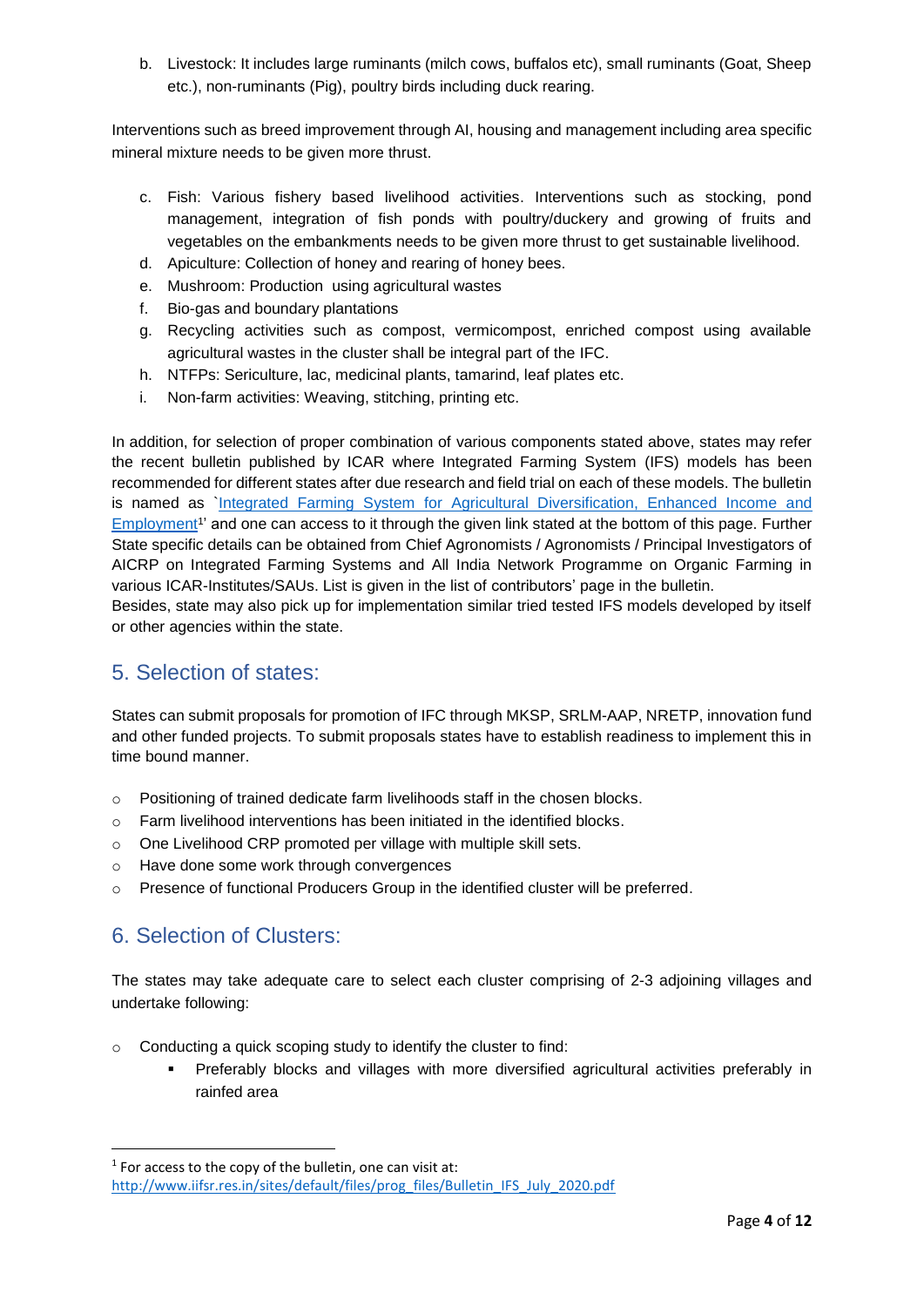- Where there are opportunities for agriculture, horticulture, livestock, pisci-culture, bee keeping, poultry, duckery etc.
- **Having functional Producers Groups (PGs) should be preferred.**
- Having year round road connectivity
- Proximity to SPM-RURBAN clusters may be given preference in identifying clusters.
- $\circ$  Identification of minimum 4 to 5 clusters per block in a compact geography for easy supervision, aggregation of produces and promotion of Producers Enterprises.
- $\circ$  Promotion of IFC in adjacent blocks may be considered for higher level aggregation / processing / formation of FPOs.

# 7. Implementation Strategy:

Availability of dedicated farm livelihood staff at block level, quick scope study to identify clusters, opportunities for a diversified activities and surplus for market linkages along with training and capacity building, promotion of livelihood service centre, analysis and development of intervention plan through Comprehensive Village Livelihood Analysis, Planning and Implementation (CVLAPI), convergence, partnership building, entrepreneurship, formation of producers aggregation, secondary value addition and market linkages are key strategies in implementation of IFC.

#### 7.1. Key implementation components:

**7.1.1. Convergence opportunities**: Drawing supports from and extending the same to relevant intra and inter-Ministerial schemes to complement each other and bring in synergy towards promotion of Integrated Farming Cluster (IFC) is one of the core strategy. Indian Council of Agricultural Research (ICAR) and its institutes / research stations, KVK, SAUs may play very active and crucial role in promotion of IFC. States may collaborate with ICAR institutions, AICRP-IFS centres in SAUs to work jointly to establish model Integrated Farming Cluster (IFC) for learning and as an immersion site to begin with. Thereafter the collaboration with ICAR research stations / institutions like Krishi Vigyan Kendras (KVK), on-station and on-farm research centres of AICRP- IFS and National Innovations in Climate Resilient Agriculture (NICRA) needs to continue and further deepen for continuous training, capacity building, exposure visits on various Integrated Farming System models and drawing continuous technical supports during expansion of IFC across the states.

In addition to ICAR, there are other various schemes / institutes of different Ministries of Government of India which would play extremely important role for expansion of IFC. A list of such schemes has been presented in Annexure-1 which may act as ready reckoner for the SRLMs for convergence to take forward and for expansion of IFC.

**7.1.2. Partnership:** In addition to convergence, the other important component in promotion of IFC is building and nurturing partnership with an array of relevant partners for processing technology, input supply, entrepreneurship promotion, market access, packaging, branding as well as implementation. Besides, promotion of individual entrepreneurship in a systematic manner (on establishing parent unit, hatchery, mother unit, kid nursery, tasar silkworm grainage, pig breeding unit, fish hatchery, digital soil testing lab, AI centre and so on) from among the community (CRPs and other interested youths) and linking them with the Mahila Kisans (buyer of material services) for back end supports on input, on-field implementation supports and livelihood services will be the integral part of IFC. For training on entrepreneurship, RSETI, KVK may be brought in and for subsequent incubation support suitable entrepreneurship incubators may also be partnered with. SRLM may also tie up with NGOs of local capacity for implementation of IFC.

**7.1.3. Training and capacity building**: Capacity building of participating SHG members (Mahila Kisans) on improved production technologies, value addition and market linkages will be the focus of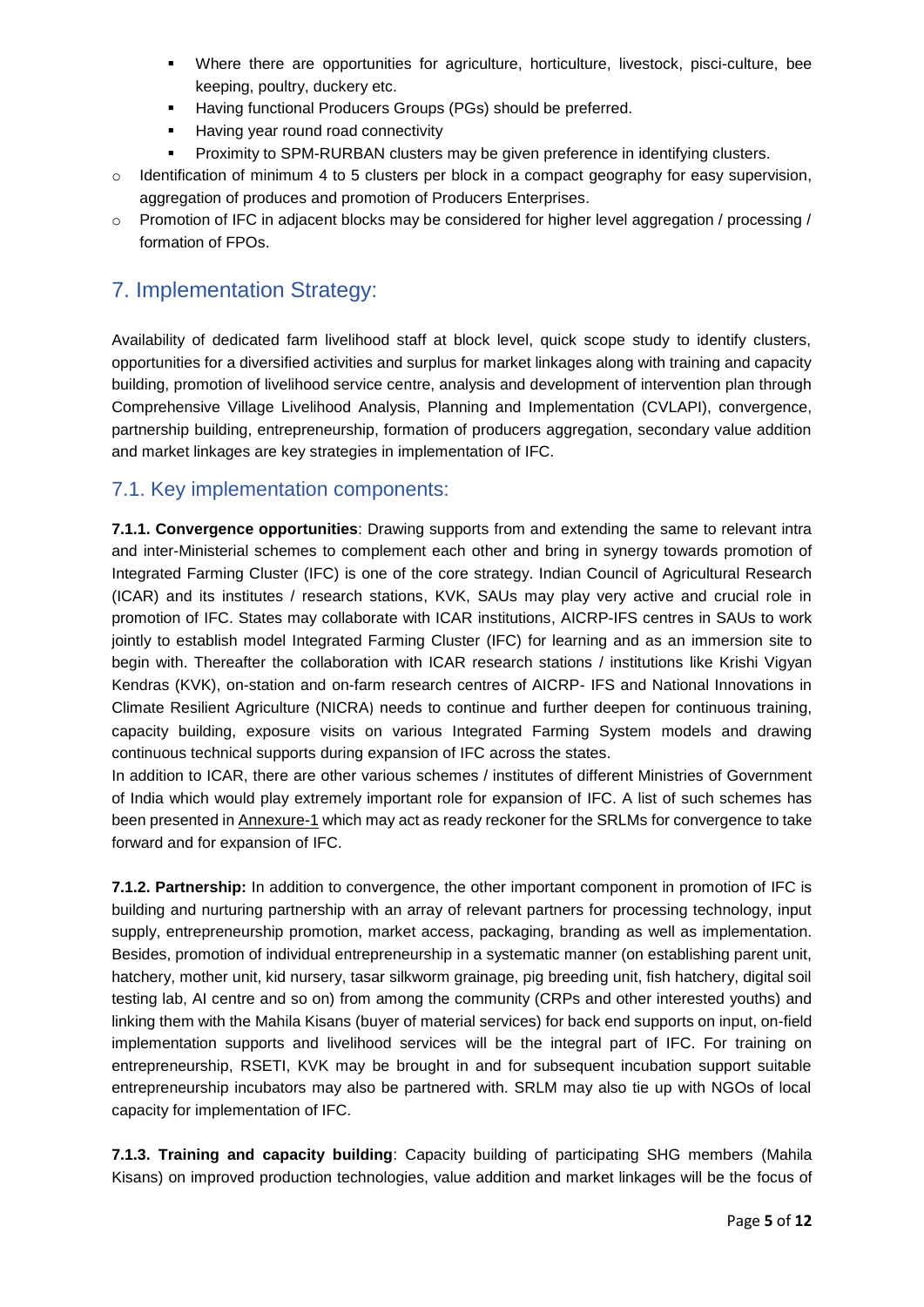training and capacity building strategy. Besides, promotion of entrepreneurship among the Mahila Kisans and / or livelihood CRPs and facilitating them in transition towards becoming entrepreneurs will be emphasized. Training of SHG members (Mahila Kisans) using the prototype IFS models established in various districts by ICAR / KVK will be taken up.

**7.1.4. Formation of Producers Organization (PGs):** Formation of one or two producers' organizations (PGs) per cluster for reduction of transactional cost of market linkages through small aggregation / collection, primary processing, packaging and need based branding and marketing will be the core of market access. Opportunities for secondary aggregation of PGs for promotion of larger Producers Enterprise (PE) / FPO may also be explored with adjoining clusters from a larger geography.

#### 7.2. Roll out strategy:

The following are the steps involved in implementation of the IFC. Major steps involved in the implementation process are mentioned in the Infographic below:



# 7.3. Scoping study:

The objective of scoping study is to benchmark the existing production systems and finding scope for integration, new produces, processing and market. Scoping study contains two broad components – (a) field visit and (b) Farm typology analysis using primary and secondary information.

Field visit includes unstructured interaction / focused group discussion with the farmers, traders, processers, market players, entrepreneurs, NGO functionaries, government officers, SRLM staff etc.

Farm typology analysis includes primary information collected from the identified households and secondary information includes previous study reports, market research reports, survey reports, secondary data on produces, volume, seasonality, accessibility, transport system, communication etc. Farm typology analysis will result in grouping of households (Innovator, early adopter, follower etc.) for interventions.

Following are the major attributes which must be present in the Scoping Study:

- Consultation with BMMU to coordinate with the line departments to get relevant information.
- Identification 4-5 clusters per block in close proximity and giving sufficient rationale as described above.
- Assessment of staff and human resources available in the proposed clusters CRP, Block Staff, etc.
- Presence of / potential for Producer Groups in the selected cluster for market linkages of surplus produces.
- Market Assessment and potential for integration of clusters for forward linkages.
- Identification and consultation with local KVK, NGOs, business houses and other resource institutes for future collaboration / partnership.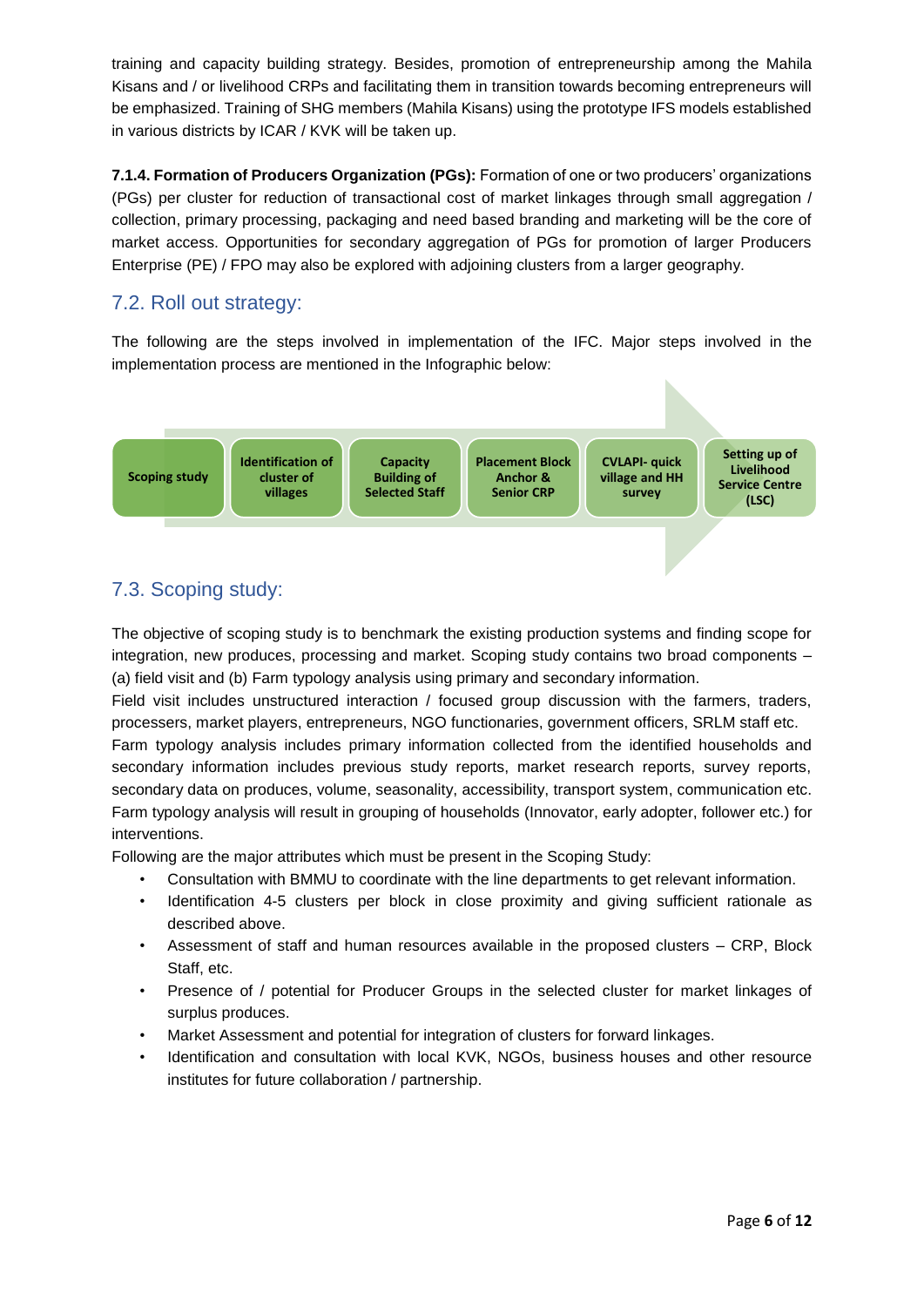#### 7.4. Identification of cluster of villages:

Based on the scoping study, identification of cluster of villages to be completed having marketable surplus production of some of the identified produces. Each cluster should consist of minimum 2-3 contiguous intervention villages with total about 250 to 300 households having three to four major produces, its potential for expanding, value addition and collective marketing. Villages under RURBAN Mission cluster may be preferred for its infrastructural and logistic advantages.

#### 7.5. Development of proposal:

After the scoping study and identification of potential clusters in identified blocks (4-5 clusters per block), a comprehensive proposal including all the clusters to be developed stating the details of the clusters – villages, number of households, main commodities produced along with the budget to be prepared. Proposals of all the clusters may be combined together and submitted to the Ministry as a single project for approval.

#### 7.6. Application of comprehensive Village Livelihood Appraisal Planning and Implementation (CVLAPI) tool:

It contains two major components – (a) Assessment and analysis of existing and potential livelihood opportunities focusing on the major produces and potential for IFC (b) Finding the gap on the produces / IFC components with respect to access to credit, market, schemes, knowledge/skill and technology (c) Identification of suitable and potential IFC components and its implementation plan at common as well as individual SHG members' level to address the identified gaps. The plan should contain ways and means table as shown below:

| Identified gap in                       | Means to address the gap                                                                                                             |
|-----------------------------------------|--------------------------------------------------------------------------------------------------------------------------------------|
| Livelihood assets                       | Self-contribution, credit, convergence etc.                                                                                          |
| Skill.<br>Knowledge<br>and<br>awareness | Establishment of Livelihood Service Centre (LSC), Demonstration, CRP<br>network, exposure visits. Convergence (KVK, NICRA, NGO) etc. |
| Improved technology                     | Convergence, Credit                                                                                                                  |
| Credit                                  | CIF, Bank linkage (suitable loan products at affordable cost), schemes<br>convergence for subsidized credit.                         |

## 7.7. Establishment of Livelihood Service Centre (LSC):

Promotion of IFC will require various types of facilities, inputs and services at the cluster level. LSC will act as one stop solution to the farmers/ NTFP collector to access to latest technology, training and capacity building, and supply of all sorts of high quality inputs, women friendly latest farm machineries on hire, animal vaccines, vet-medicines, mini hatchery, storage etc. Focus would be to promote each of these through individual entrepreneurship mode otherwise it can be hosted in LSC, may be in the shorter term. It may start with the following on enterprise mode and subsequently add on other facilities based on evolving need from the cluster:

- Village based mini-digital soil /compost testing lab
- A nursery with poly house / net house
- Compost preparation units
- Tool bank / CHC with women friendly farm machineries, solar pumps, sorter, grader etc.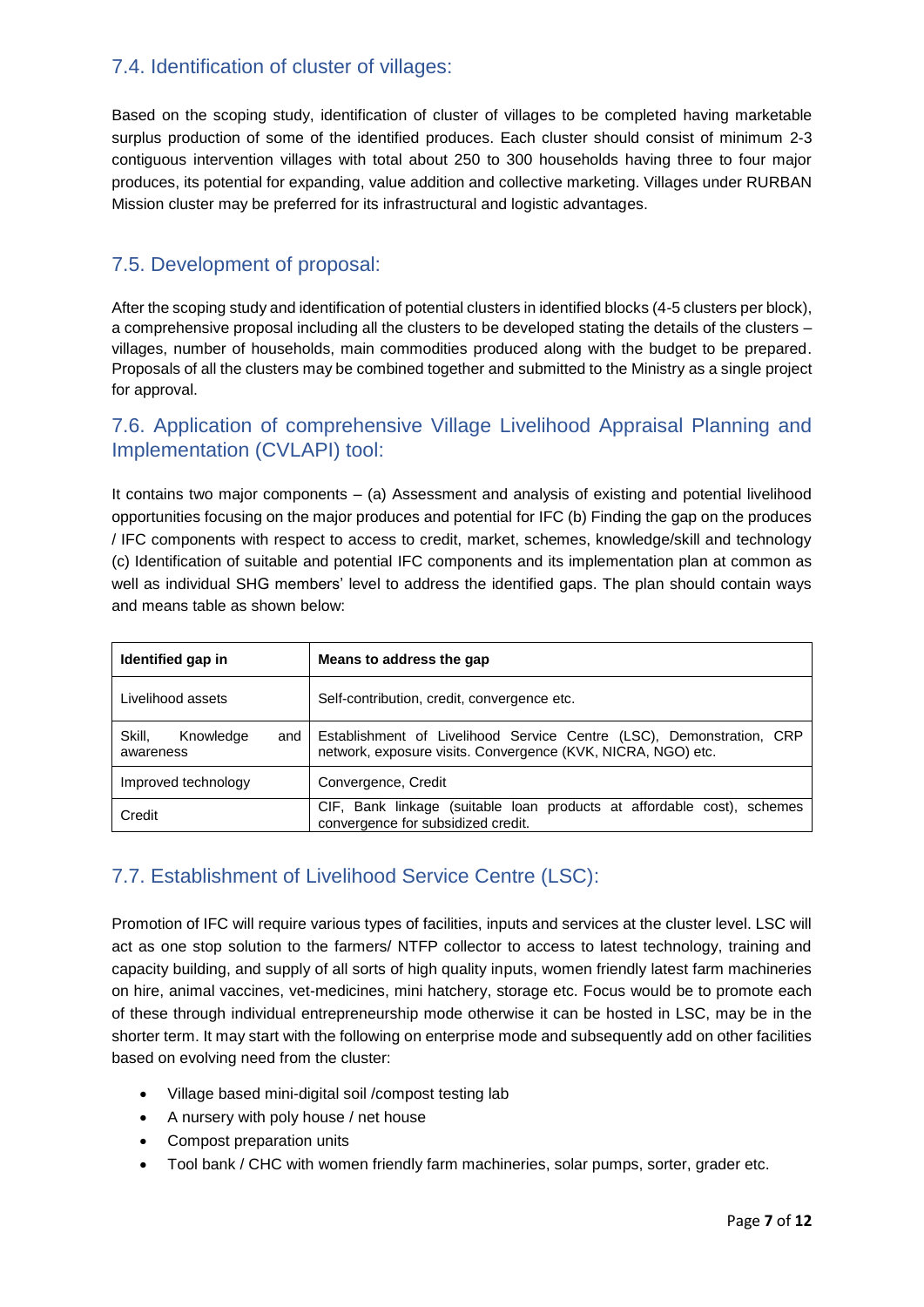- Local seed bank, NPM materials / shop
- Mini hatchery (for poultry clusters)
- Vet-first aid kit
- AI Centre (semen storage, semen carrier) preferably through individual entrepreneurship
- Animal vaccine, medicine and its storage
- Processing unit
- Storage infrastructure

Subsequently, the following facilities can be augmented at LSC

- Establishment of a training cum demonstration centre
- Business facilitation centre etc.

In case of collaboration with KVK, the local KVK should be encouraged to establish and run the LSC within the KVK campus or they may do so in one of the village of each cluster. Otherwise, after initial investment in its establishment, a LSC may be facilitated to become financially viable with revenue flow from service charges and honorarium out of enterprises (soil testing, sale of seedlings, composts, hiring charge in CHC, sale of DoC, vet-medicine, vaccine etc.), owned by a VO / GPLF / CLF and the cluster level Senior CRP will be the paid Manager of the LSC.

#### 8. Implementation architecture:

As mentioned earlier, each cluster will consist of 250-300 households, with minimum 2-3 adjoining villages and 4- 5 such clusters in close proximity may be promoted per block and intervention blocks to be adjacent. The implementation structure may be presented as shown below:

| State level        | • SPM / PM (Livelihoods)                                                                    |
|--------------------|---------------------------------------------------------------------------------------------|
| <b>Block level</b> | • One dedicated block livelihood co-ordinator<br>• One IFC anchor (Degree / Diploma holder) |
| Cluster level      | • One senior CRP per cluster                                                                |
| Village level      | . One livelihood CRP with multiple skill set per<br>village.                                |

At state level: At state level the SPM (Livelihoods) or PM (Livelihoods) will anchor and steer the initiative. At block level: At block level there has to be one dedicated Block livelihood Co-ordinator to implement the project, assisted by a dedicated IFC anchor (diploma/degree/progressive IFS farmers in agriculture, horticulture, fishery, animal husbandry, bee keeping etc.).

At cluster level: At cluster level a senior CRP will be placed. The Senior CRP may be selected from among the existing CRPs or from among the educated youths of the cluster of villages with minimum 12<sup>th</sup> standard pass. S/he will be trained in all the interventions in her cluster and will be hosted at CLF. S/he will be primarily responsible for providing knowledge and support the implementation by the village level livelihood CRPs in her cluster. In addition to this her role will be:

- Management of LSC
- Cluster Management
- Data collection
- Maintaining updated MIS
- Reporting
- Co-ordinate with the VOs of her cluster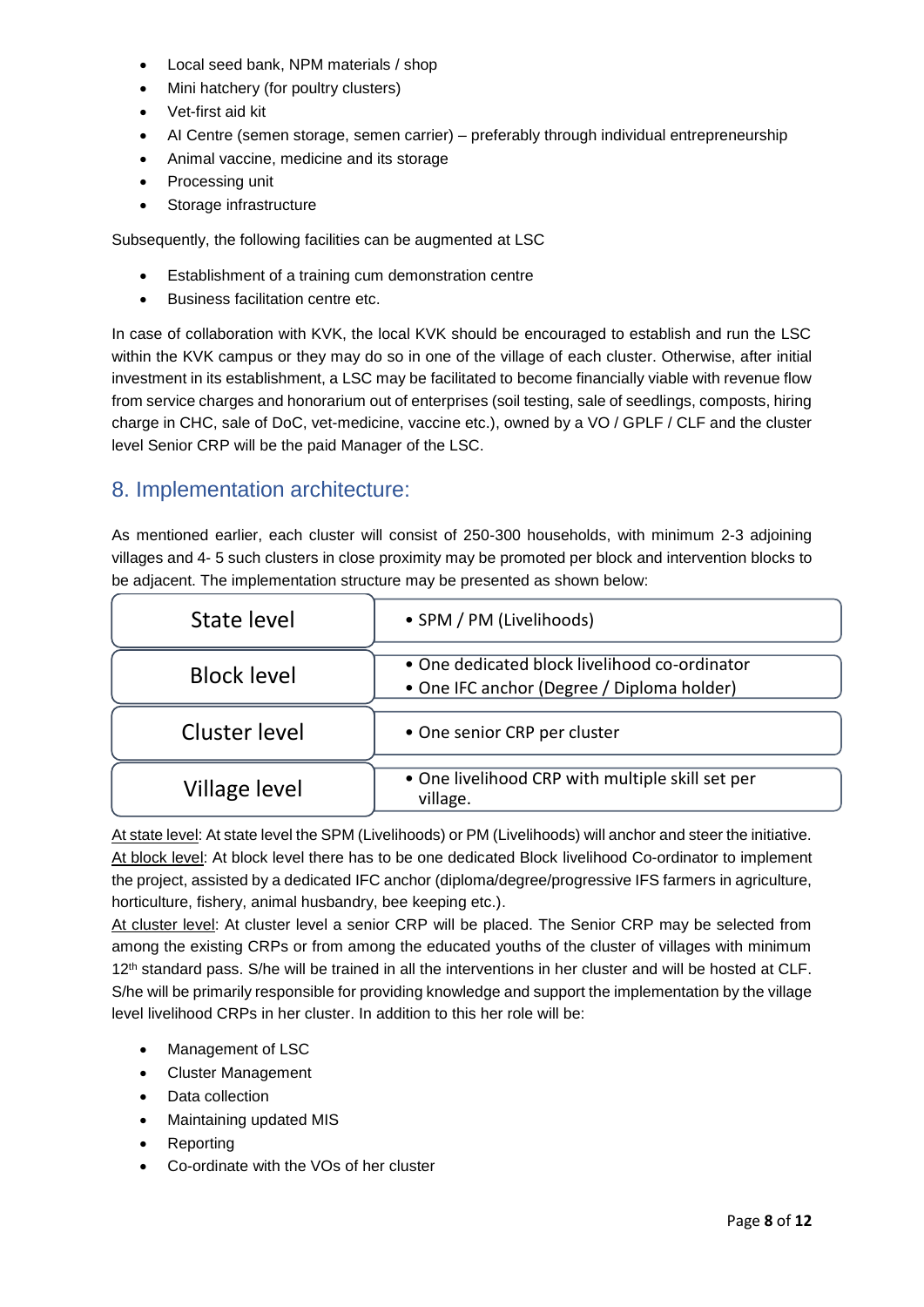At village level: At village level one livelihood CRP, trained with multiple skills on agriculture, livestock, NTFP, fishery etc will be deployed.

After the approval of IFC proposal by the states, selection of staff as Block Anchor and Senior CRP should be completed in a period of four weeks. The staff selection need to be followed by rigorous 2 week orientation and training which should primarily include CRP refresher training along with Training of Trainers on concept seeding of IFC in the community.

The LSC should be used continuously for capacity building of the senior CRPs, village level CRP and Mahila Kisans.

# 9. Market Linkage:

Once the implementation has started, each cluster with selected three to four produces (agriculture, livestock, fishery and NTFP) and its producers will be organized into Producers Group (PG) / Business Group for small aggregation, to reduce transaction cost, primary and secondary value addition. The PG may own storage, processing unit with its own brand and marketable products. Since the participating individual Mahila Kisans may not have higher marketable surplus, thus a PG at cluster level may have low volume of business. Thus depending on the business volume, opportunities for larger aggregation, processing, branding and market linkages, minimum 4-5 PGs in close proximity per block will be promoted, then PGs with similar produces may be federated into a large PE at larger geographies. For market linkage, various options may be explored or a combination of - access directly with its own brand (B2C), marketing outlets, tie up with marketing organization (B2B) – may be tried depending on the products, volume etc.

**9.1 Establishing protocols for Market Assessment & Market Integration for PG's:** The local level Producer Groups shall be critical node to plan for market integration efficiency of identified clusters hence training and capacity building of the PG's around business planning, governance and operations, assessment and identification of market opportunities shall be important

To understand the dynamics of demand and supply and local market conditions, efficient linkage of all the stakeholders to improve production and tune in to market demands for better price realisation and profitability, the following intervention areas can be explored

- i. Mapping of high value surplus clusters with markets [using template]
- ii. Value Chain Analysis to locate the leverage points for a Producer-centric intervention [analysis template with intervention scope]
	- a. branding, packaging, marketing for retail /wholesale trade
	- b. local level value addition processing (both near farm for B2B and consumer focused)
	- c. linking to market including B2B, B2G, private sector partnerships and commodity sourcing procurement linkages with buyers
	- d. commodity to product transition where market opportunity exists
- iii. Intervention Design :
	- a. Coordination and identification of value chain actors (VCA's)
- iv. Potential for individual enterprise formations to provide agri extension, business services to integrate local supply chains

Strategy of B2B would be preferred. On-line marketing platform (e-NAM) will also be explored for marketing. In promotion of PE, implementation agency may take help of suitable TSA or through convergence with SFAC/NABARD/NCDC.

# 10. Monitoring and Evaluation and reporting of IFC:

Monitoring and evaluation will be as per review and monitoring process followed at the SRLM level. **Village level**: At village level the VO livelihood sub-committee along with the Senior CRP will review the performance of the livelihood CRP on monthly basis.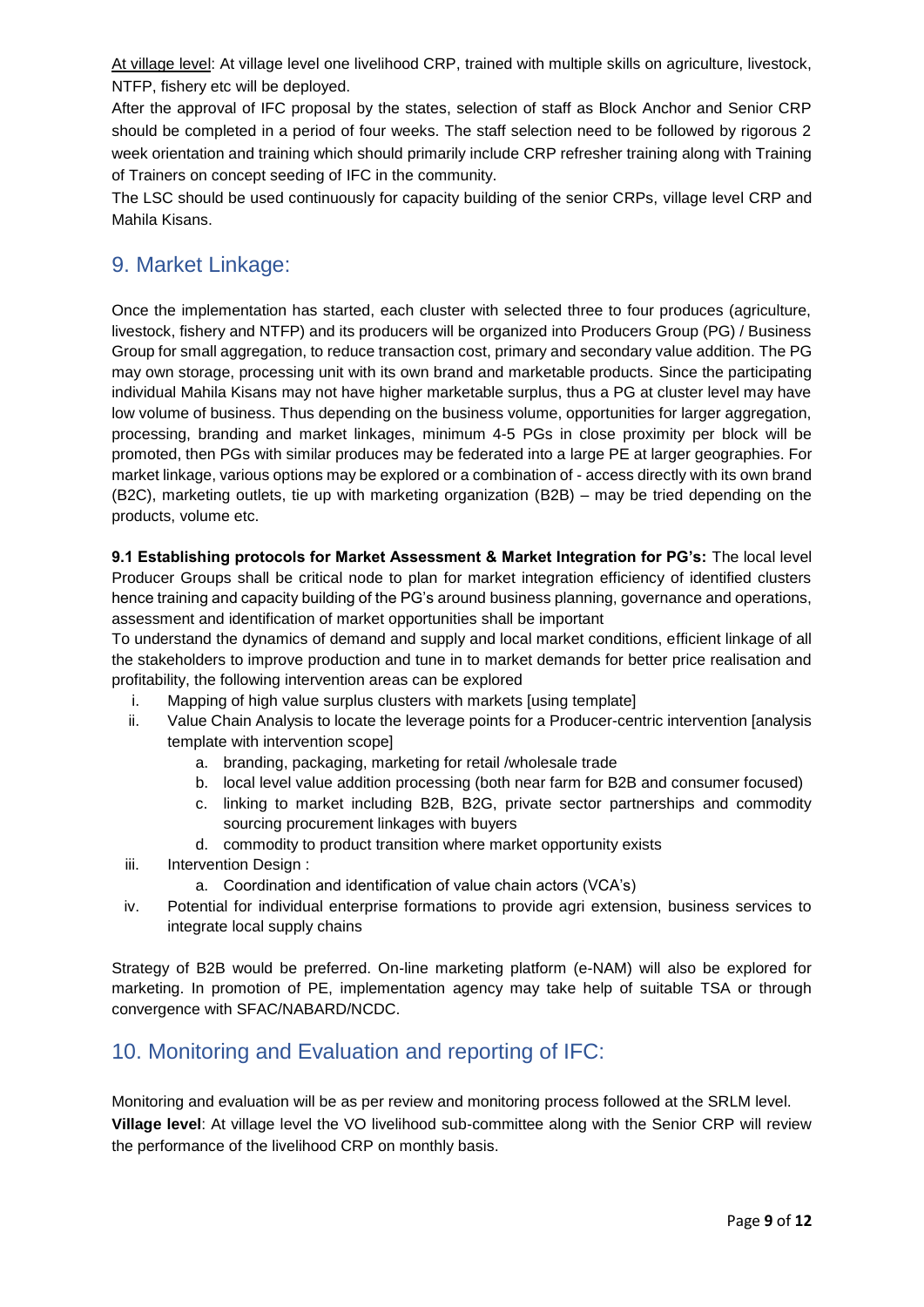**Cluster Level federation**: At CLF level, the IFC Anchor will review the performance of the Senior CRP on monthly basis.

**Block level**: At block level, the Block livelihood coordinator will review the performance of IFC Anchor as well as Senior CRPs on monthly basis and appraise the BPM. District and state level monitoring will be as per periodic review mechanism of the respective SRLM.

**Reporting**: The state needs to submit a quarterly physical and financial progress report (QPR) to NMMU as per prescribed format for each cluster. Assets created or funds mobilized through convergence should also be reflected along with the expenditure status in the QPR. All relevant data should be uploaded in DAY NRLM MIS regularly.

# 11. Documentation of Best Practices:

Best practices and success stories coming out of the clusters need to be documented and presented as narrative reports along with the Financial and Physical progress. Good quality photographs, Case Studies, Short Videos can be prepared for documenting the best practices. At least one detailed case study should be submitted from each cluster on a quarterly basis to reflect the impact of investments made with the target community. Annual award ceremony for best performing farmer, entrepreneurs, may be undertaken.

## 12. Communication & Outreach:

The project activities need to be highlighted with the help of media in local channels/newspapers as well the social media channels of NRLM, District Administration and SRLM. The Block Anchor must ensure at least one post on any social media channels of local administration tagging relevant stakeholders. (M/o Rural Development, World Bank, NITI Aayog, PMO, etc.).

# 13. Budget lines and funding sources:

Proposals for IFC may be funded either from SRLM-AAP annual action plan, MKSP, NRETP, Innovation component and other funded projects of the state. A template for the budget lines has been annexed (annexure-2) that will in preparation of budget that includes both grant as well as credit component. In case of ways and means calculation of the budget, preference has to be given on mobilization of resources through convergences, NRLM fund should be used to bridge the gap between total requirement and mobilization through convergences.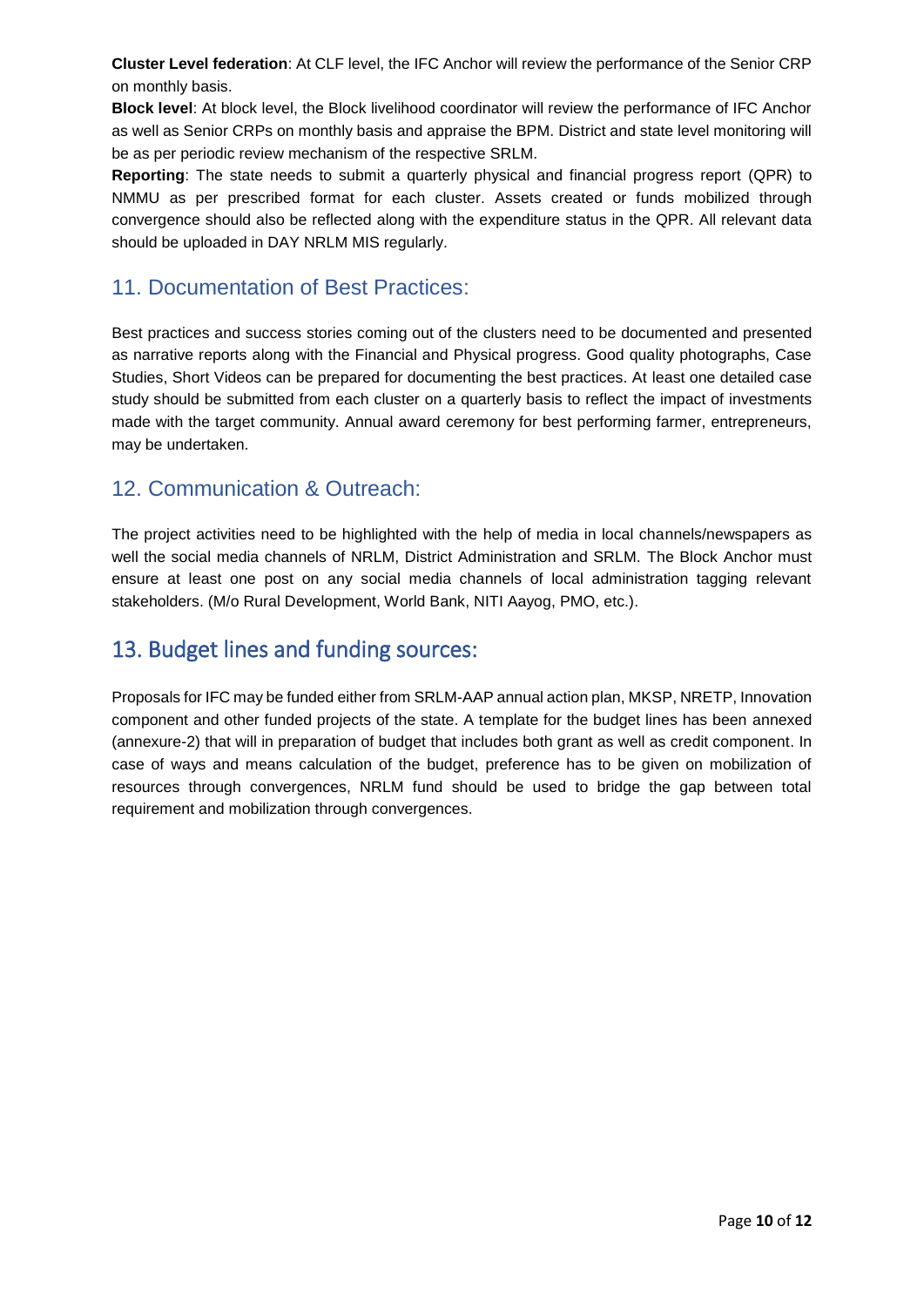# Annexure - 1

(Scope for convergence opportunities in promotion of Integrated Farming Cluster)

| <b>Convergence opportunities</b>                         | Relevant schemes / Institute                                                                   | <b>Ministries</b>                      |  |  |
|----------------------------------------------------------|------------------------------------------------------------------------------------------------|----------------------------------------|--|--|
| Training on IFC: Training on                             |                                                                                                |                                        |  |  |
| various Integrated Farming                               | AICRP-IFS / AI-NPOF centres of ICAR-IIFSR, SAUs, Krishi                                        |                                        |  |  |
| System Models for SRLM                                   | Vigyan Kendra (KVK).                                                                           |                                        |  |  |
| staff, Livelihood CRPs and                               |                                                                                                |                                        |  |  |
| Mahila Kisans.                                           |                                                                                                | Department of                          |  |  |
| Exposure: Exposure on                                    |                                                                                                | Agricultural                           |  |  |
| various Integrated Farming                               |                                                                                                | Research and                           |  |  |
| System Models developed by                               | AICRP-IFS / AI-NPOF centres of ICAR-IIFSR, SAUs, KVK.                                          | Extension (DARE),                      |  |  |
| ICAR as mentioned in its                                 |                                                                                                | Ministry of                            |  |  |
| bulletin.                                                |                                                                                                | Agriculture, Co-                       |  |  |
| <b>Training on climate</b>                               |                                                                                                | operation and                          |  |  |
| resilience: Training on<br>climate resilient agriculture | National Innovations in Climate Resilient Agriculture                                          | <b>Farmers Welfare</b>                 |  |  |
| for SRLM staff, Livelihood                               | (NICRA).                                                                                       | (MoAC&FW).                             |  |  |
| CRPs and Mahila Kisans.                                  |                                                                                                |                                        |  |  |
| <b>Exposure:</b> Exposure on                             |                                                                                                |                                        |  |  |
| various climate resilient                                | <b>NICRA</b>                                                                                   |                                        |  |  |
| agricultural technologies.                               |                                                                                                |                                        |  |  |
|                                                          | o Bharatiya Paramparagat Krishi Padhhati (BPKP),                                               |                                        |  |  |
|                                                          | o Jaivik Krishi Protsahan Yojana (JKPY),                                                       |                                        |  |  |
| <b>Organic certification and</b>                         | o Paramparagat Krishi Vikas Yojana (PKVY)                                                      |                                        |  |  |
| market linkages:                                         | o Movement for Organic value Chain Development-                                                |                                        |  |  |
|                                                          | Northeastern Region (MoVCD-NER) - For northeast.                                               | Department of<br>Agriculture, Co-      |  |  |
|                                                          | o All India Network Programme on Organic Farming of                                            | operation and                          |  |  |
|                                                          | ICAR for Technological backstopping                                                            | Farmers' Welfare                       |  |  |
| Soil testing facility at LSC                             | National Mission for Sustainable Agriculture (NMSA)                                            | (DAC&FW), under<br>MoAC&FW             |  |  |
| <b>Establishment of CHC</b>                              | Sub-Mission on Agricultural Mechanization (SMAM)                                               |                                        |  |  |
| <b>Processing of produces:</b>                           | Financing facility under Agri-infrastructure Fund                                              |                                        |  |  |
| <b>Promotion of FPO:</b>                                 | Formation and Promotion of 10,000 Farmers Producers                                            |                                        |  |  |
| <b>Promotion of Beekeeping:</b>                          | Organization (FPO) through NCDC / SFAC/NABARD.<br>National Beekeeping and Honey Mission (NBHM) |                                        |  |  |
| <b>Livelihood asset</b>                                  |                                                                                                |                                        |  |  |
| creation/augmentation                                    | <b>MGNREGS</b>                                                                                 | <b>MoRD</b>                            |  |  |
| <b>Common asset creation</b>                             | <b>MGNREGS</b>                                                                                 |                                        |  |  |
|                                                          | National Animal Disease Control Program -<br>a)                                                |                                        |  |  |
| Animal / poultry bird                                    | Livestock Health & Disease Control (LH & DC))                                                  |                                        |  |  |
| vaccination                                              | PPR Eradication Programme<br>b)                                                                |                                        |  |  |
|                                                          | Classical Swine Fever Control Programme.<br>C)                                                 | DAHD, Ministry of<br>Fisheries, Animal |  |  |
| <b>Artificial Insemination of</b>                        | National Gokul Mission                                                                         | Husbandry and                          |  |  |
| livestock                                                |                                                                                                | Dairying                               |  |  |
| <b>Promotion of poultry</b>                              | Sub-mission on Rural Poultry Entrepreneurship                                                  |                                        |  |  |
| entrepreneurs:                                           | programme                                                                                      |                                        |  |  |
| <b>Promotion of dairy</b>                                | National program for dairy development                                                         |                                        |  |  |
|                                                          |                                                                                                | Department of                          |  |  |
| <b>Promotion of Fishery</b>                              | PM Matsya Sampada Mission (PMMSY)                                                              | Fisheries, Ministry<br>of Fisheries,   |  |  |
|                                                          |                                                                                                | Animal Husbandry                       |  |  |
|                                                          |                                                                                                | and Dairying                           |  |  |
| <b>NTFP based livelihoods</b>                            | Pradhan Mantri Van Dhan Yojana (PMVDY)                                                         |                                        |  |  |
| <b>Gap funding for Tribals SHG</b>                       | Programmes / Activities under Proviso to Article 275 (1)                                       | Ministry of Tribal                     |  |  |
| women                                                    | of the Constitution of India                                                                   | Affairs (MoTA)                         |  |  |
|                                                          |                                                                                                | Ministry of Food                       |  |  |
| <b>Food processing</b>                                   | PM Formalization of Micro Food Processing Enterprises                                          | Processing                             |  |  |
|                                                          | (PMFME)                                                                                        | Industries (MoFPI)                     |  |  |